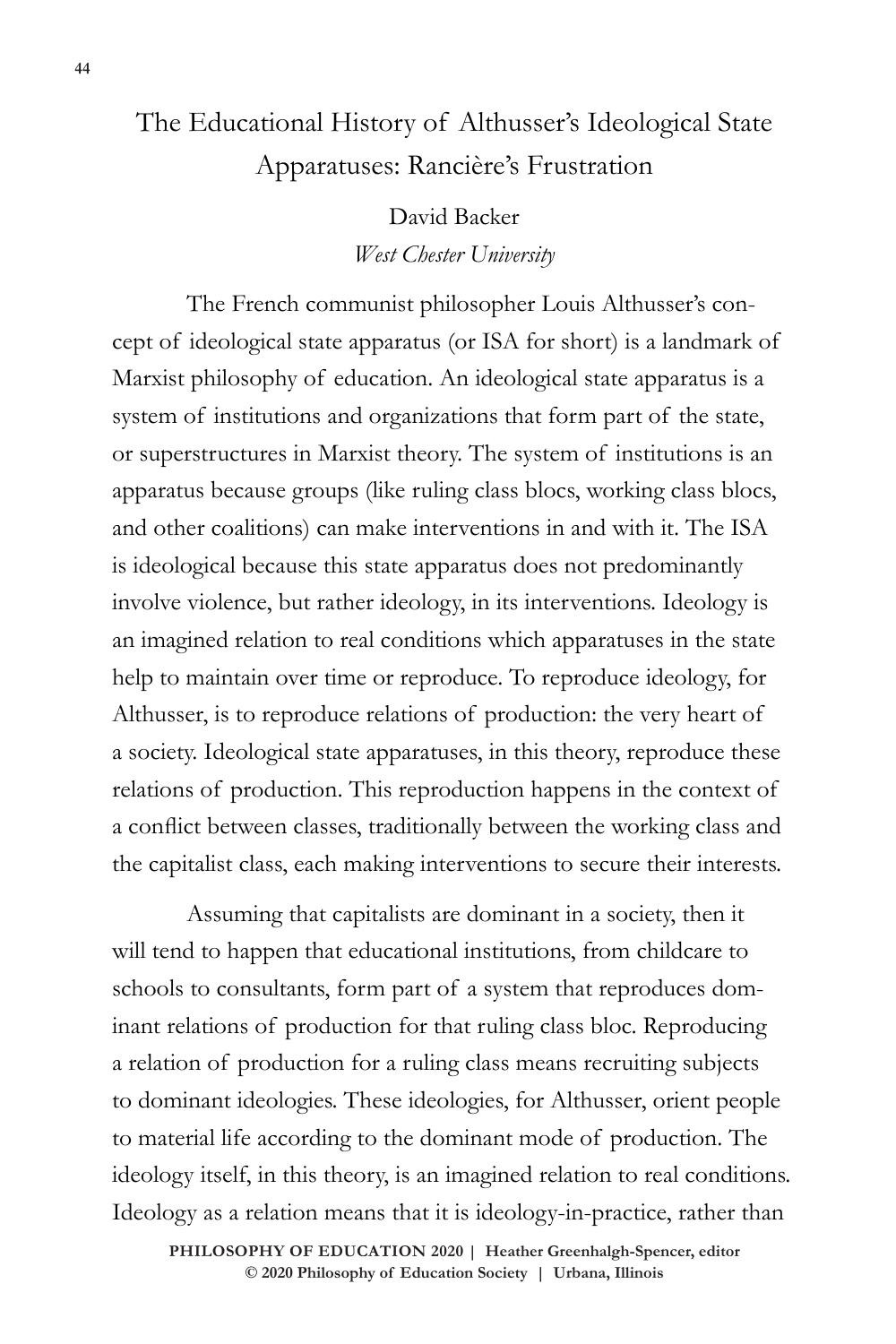exclusively stuff in the head. Furthermore, the imagined relation to real conditions is anchored in specific gestures, movements, protocols, routines, habits, and other stuff of everyday life. The ideology is not in the head, but in the material practice. And such practices that recruit for a dominant imagined relation to real conditions Althusser famously called interpellations, which happen in institutions that form the apparatus. Tracking systems, taking attendance, cubbies, undergraduate admissions, doctoral defenses, and educational policy advocacy and beyond all contain interpellations: practices that recruit subjects to dominant relations of production.

Althusser is famous for this theory of ideology. And he is famous for claiming that education is the most efficient and powerful ideological state apparatus in modern societies. This claim made Marxists think about education in a very different way than previous generations of organizers and scholars. Yet while the tradition has come to associate Althusser with the ISAs concept, his student Jacques Rancière made a significant contribution to the theory that goes largely unrecognized. This contribution came out of French student organizing before and after the massive French general strike started by students in May 1968. This paper tracks Rancière's critique of Althusser's concept of ideology through 1968, which— if Rancière is to be believed— was taken as a constructive critique by Althusser in 1969 as he was writing the first major articulation of the ISAs theory: "Ideology and the Ideological State Apparatuses: Notes towards an Investigation" in 1969-1970, where he first proposed the ISAs and interpellation as described above.<sup>1</sup> Rancière's critique of Althusser's thinking through 1968 was actually rooted in student movement debates, specifically the political status of science classes. The concept of the ISAs was therefore the result of a multi-layered educational process: between student movement and officials; between student and teacher; between schools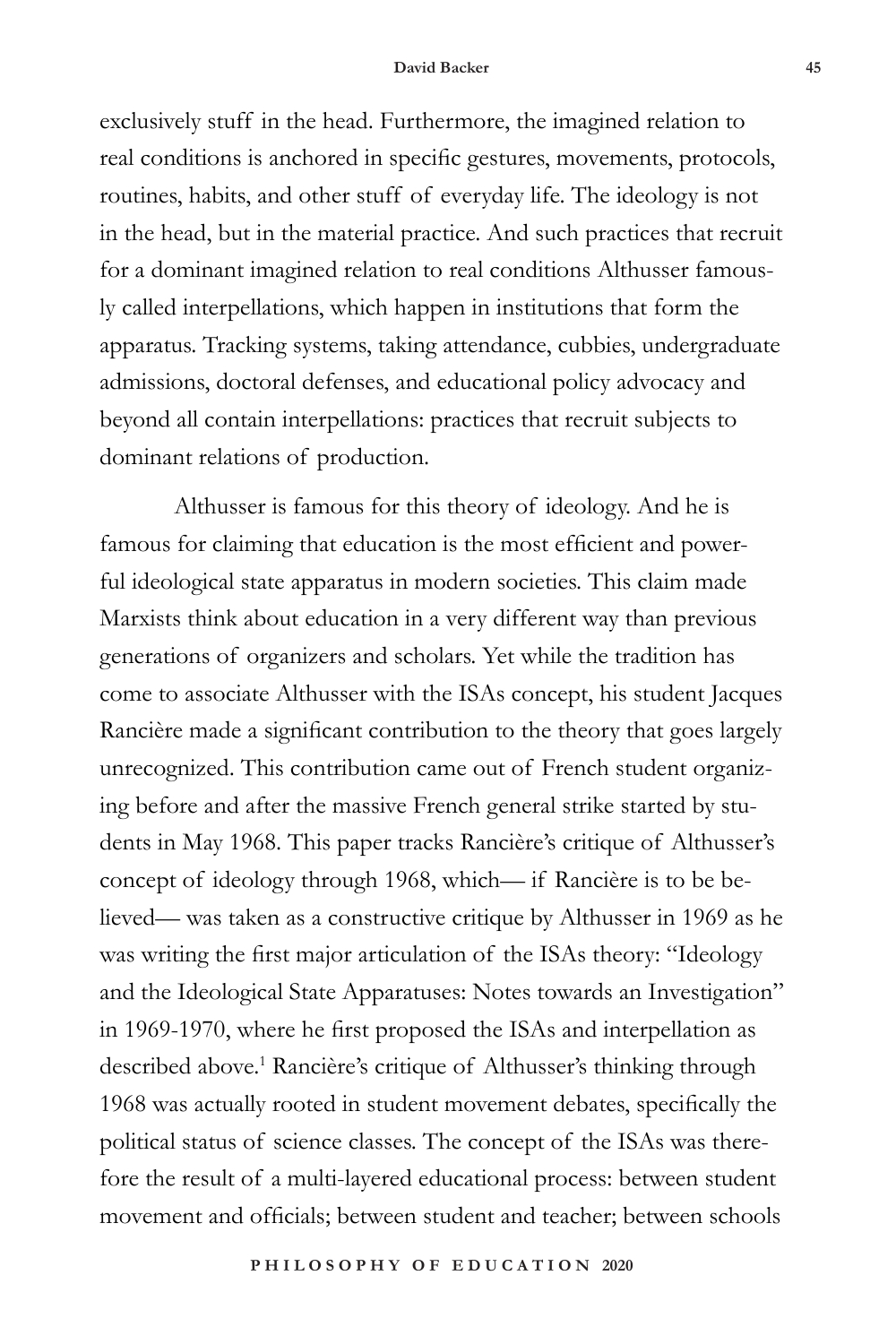and capitalism. Revisiting this intellectual history, and showing how the concept emerged out of education, sheds new light on how we should understand Althusser's philosophy of education today.

Rancière was one of Althusser's top students and a co-author of the original edition of the collectively written *Reading Capital*. But his first full-length book was actually a political, polemical, and philosophical rejection of his teacher called *Althusser's Lesson* (1974), and it's in the 2011 English translation of this book that we find Rancière reflecting on his contribution to the ISAs.<sup>2</sup>

Rancière admits in the Preface that his book is not an objective account weighing the positives and negatives of Althusserian theory, but rather a personal account of the events of May 1968, Althusser's conflicted role in them, and the role Althusserianism played during and after those events.<sup>3</sup> A text rooted in its time and place, his arguments against Althusser rely on specific movement groups, the dynamics of which are not within the scope of our purposes here. However the book is notable as a concrete rebuke to Althusser's supposedly concrete thinking about education. Rancière reflects on the French University system, its leftist student movements, and the intellectual debates teeming within them with a powerful clarity—basically depicting the actual life of institutions within the scholastic ISA as a gesture towards a refutation of the theory of the ISAs.

The book is an early exercise in Rancière's general project of abandoning "the field of theory . . . to study instead, the multiple ways thought assumes form and produces effects on the social body."4 Althusser's "theoreticism" is therefore a focus of his critique, but on educational grounds. Althusserianism, for Rancière, presumes "the idea that the dominated are dominated because they are ignorant of the laws of domination. This simplistic view at first assigns to those who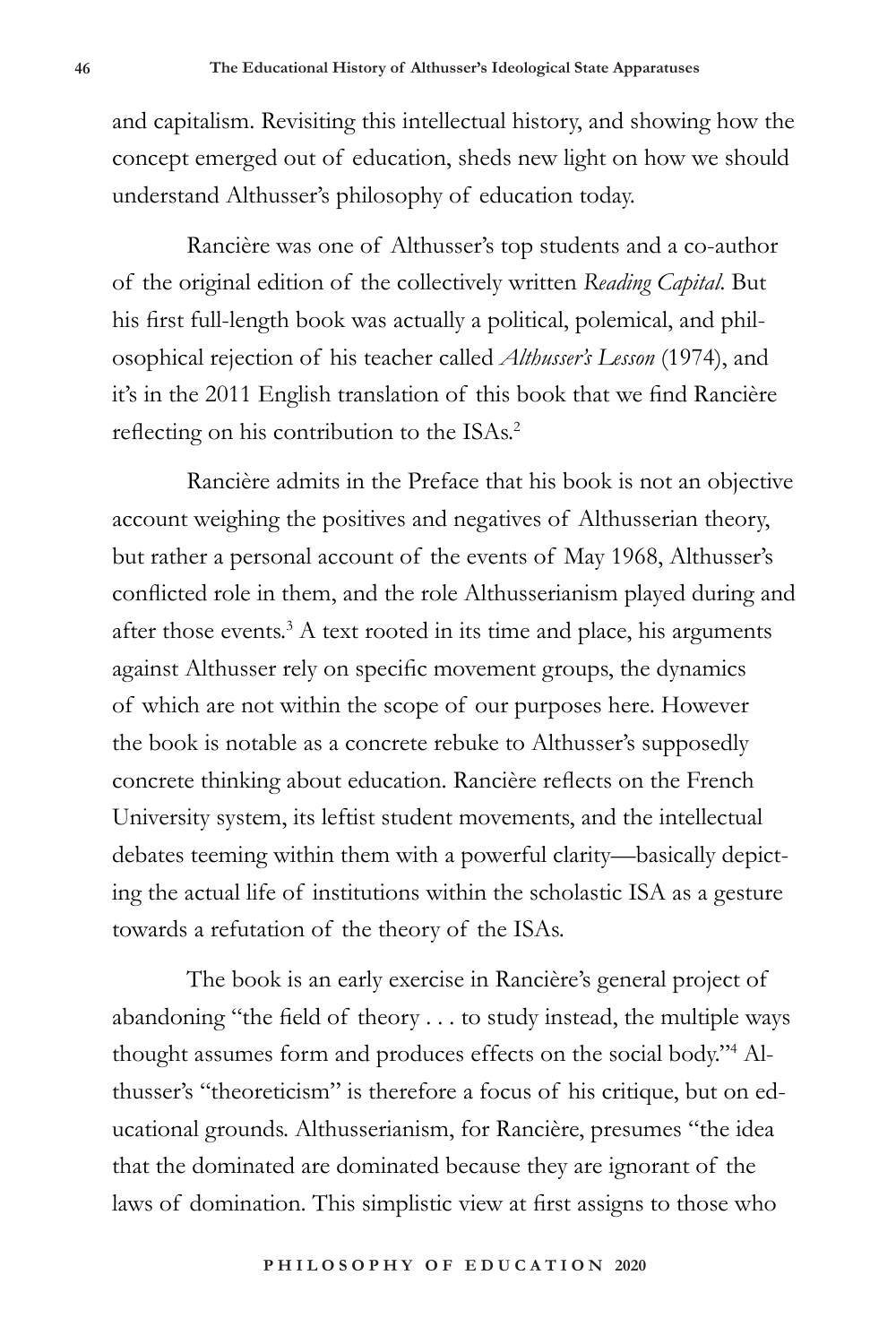adopt it the exalted task of bringing their science to the blind masses... My book [*AL*] declared war on the theory of the inequality of intelligences at the heart of supposed critiques of domination."5 (Rancière's *The Ignorant Schoolmaster* contains the pedagogical theory associated with this rejection of inequality of intelligence.) Rancière, writing in 2010, is ultimately concerned with "the thesis that there is no theory of subversion that cannot also serve the cause of oppression."6 To Rancière, Althusser's is a paradigm case. The book is a declaration of war against it.

For instance, Rancière critiques Althusser for "the *superimposition* of two functions of ideology (the preservation of social cohesion in general, or the exercise of class domination)," which implies a dubious union of two antagonistic frameworks.<sup>7</sup> Althusser's account of ideology up until that point welcomed "the *coexistence* of two heterogeneous conceptual systems: historical materialism and Durkheimian bourgeois sociology."8 Going back further than Durkheim, and into the history of political theory, Rancière also proposes that Althusser's account "could very well be a renewal of the myth of an ideological state of nature."9 This move to detect in Althusser "a sociology of the Comtian or Durkheimian sort which actually does concern itself with the systems of representation that ensure or disrupt the cohesion of the social group," as well as the history of political thought about social order from Hobbes to Locke and the state of nature, therefore begins with Rancière.<sup>10</sup> That Althusser imports non-Marxist tendencies, specifically those of bourgeois sociologies and political theories of social order, would become a trend in later interpretations. Bringing in such sociologies was more than just a matter of textual consistency, but intellectually. To Rancière, Althusser's "philosophy of order... served to distance us from the uprisings which were then shaking the bourgeois order to its core."11 The goals of May 1968 were at stake.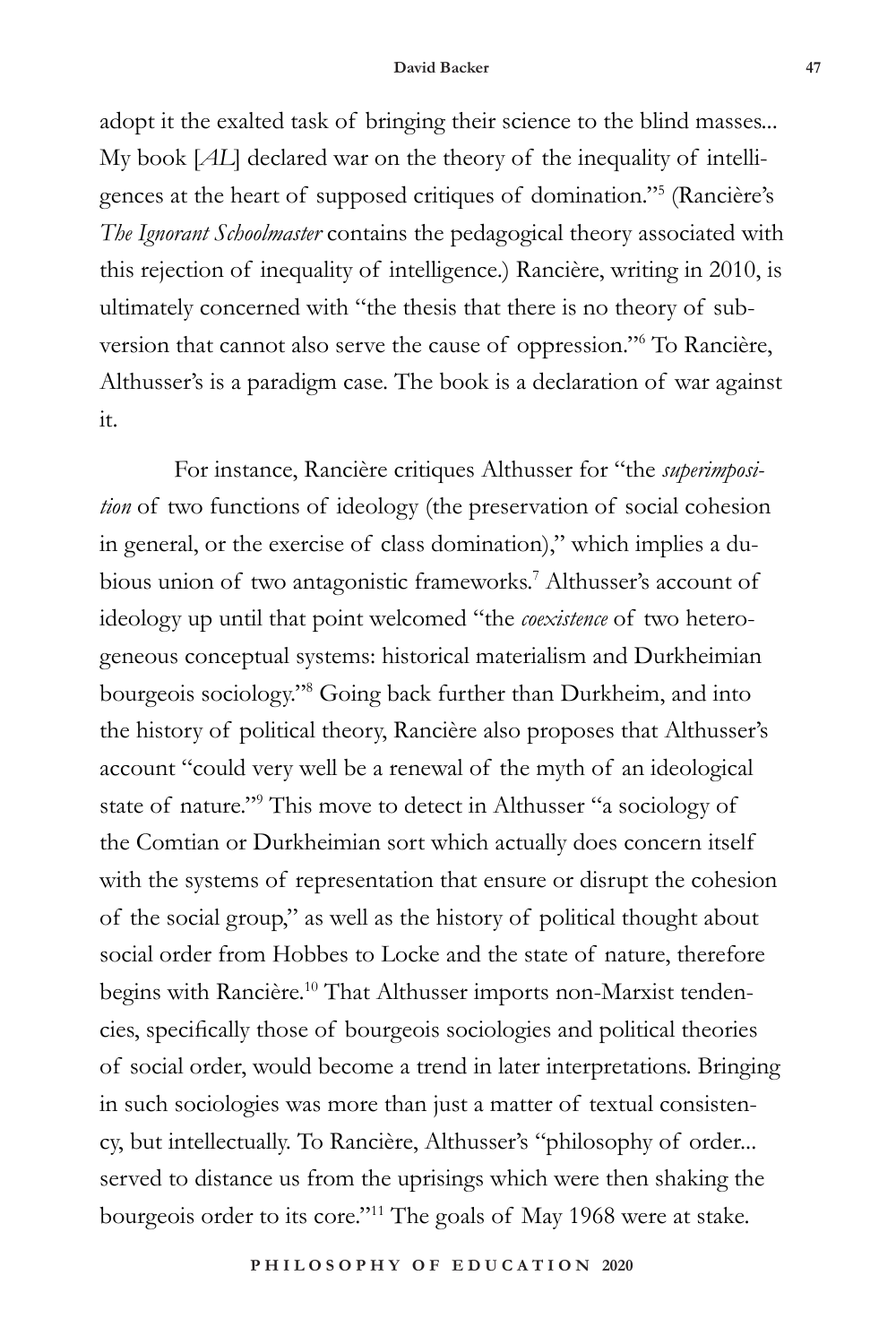When it came to Althusser and the movement itself, in an admiring tone, Rancière calls the ISAs essay "a mockery of the Party's academic policy,"12 but then claims that in Althusser's own thinking and actions, "*May 68 did not exist.*"12 To Rancière, Althusser's armchair pontifications about school and the ISAs were contrary to the movement and illegitimate. "It is only by denying the existence of May 68 and of the anti-authoritarian revolt that Althusser is able to credit the heroic investigations of the solitary theoretician with the distinction of having discovered, amid the general blindness and deafness of the population, the political role of the school."13 Althusser is guilty of a kind of tenured Marxism that subordinates the student movement and champions its own book-writing as class struggle. "He is free...to proclaim the primacy of the class struggle, provided he does not bother himself with any of the class struggles happening today."<sup>14</sup>

But more than impotent, chit-chatty armchair Marxism, Althusser's subordination of the student movement is a "political and theoretical cancellation...that separates a theoretical problematic from its political base and singularizes discovery (the 'risky hypotheses' in which the solitary scholar 'takes the risk' of advancing ideas that are already running in the streets)."15 Althusser's cancellation of the student movement is a lazy appropriation without any political stakes attached to it. The risk is in the barricaded street, not the published article. That abrogation of activism, particularly student activism, is a sticking point for Rancière.

The impetus Rancière reports for writing the book is relevant for the historical context of Althusser's thinking about education. Not only is Rancière frustrated with Althusser's bourgeois theory and supposed cancellation of the student movements of 1968, he's also frustrated as a student who has contributed to his teacher's thinking in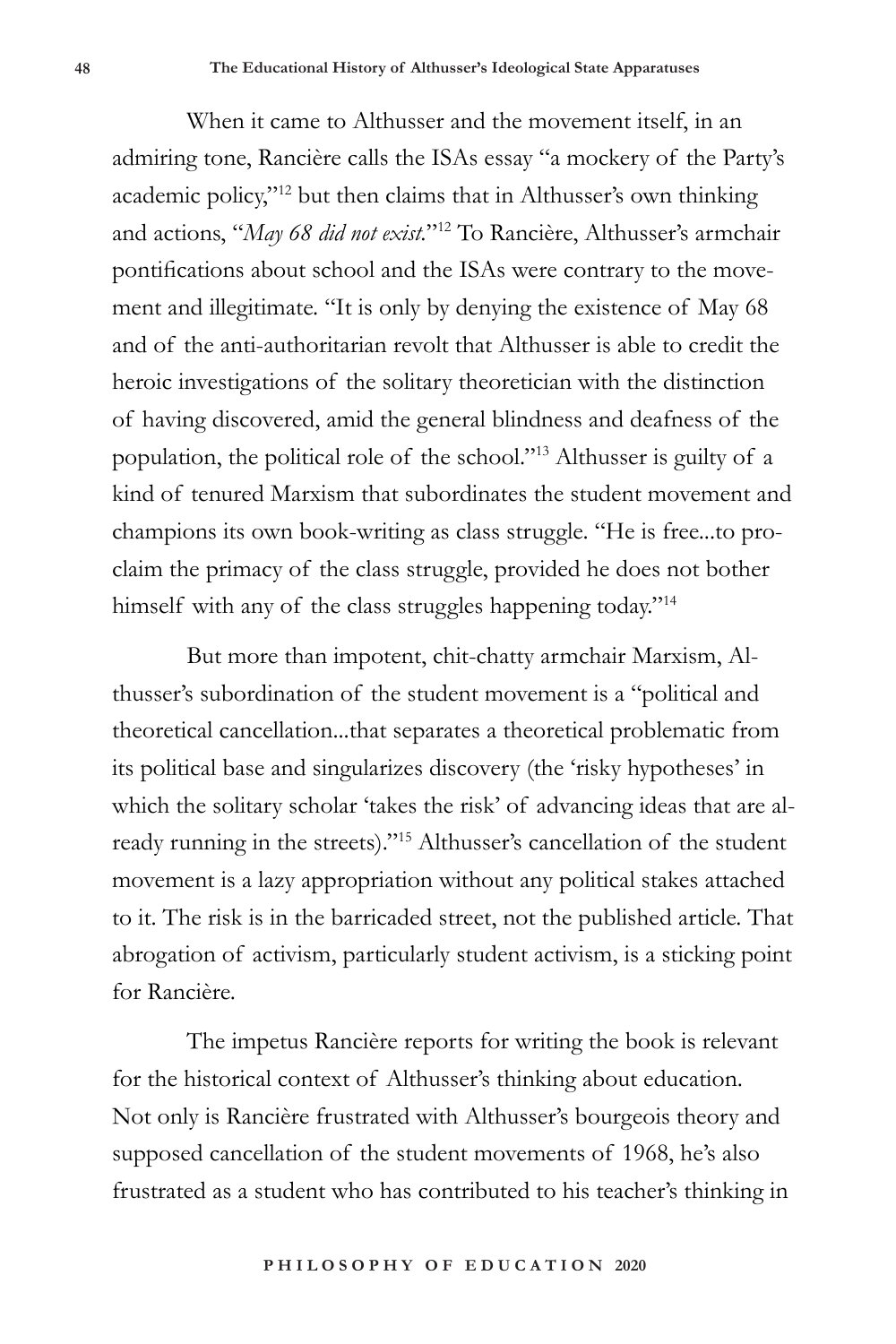a meaningful way—perhaps without due recognition. From the outset, Rancière's perspective on Althusser's orientation to 1968 was somewhat different than other accounts. Étienne Balibar, in the Preface to the newly translated edition of Althusser's *On the Reproduction of Capitalism* (the book from which the ISAs essay was originally excerpted), explains Althusser's absence from the student movement by citing his mental health. Balibar's take is that the ISAs essay was an attempt to understand the movement Althusser missed because he had a nervous breakdown for which he spent two months in the hospital.

Rancière has a very different and less charitable take. He writes that "Althusser misled us" and for that reason "[w]e had declared Althusserianism dead and buried in May 1968."16 Rather than an attempt of an ill communist to understand the events of 1968, Rancière sees Althusser "struggling, somewhat pitifully, to reconcile his old ideas with the lessons offered up by the events themselves."<sup>17</sup> Further, Rancière claims that it was his own essay critiquing Althusser's thinking about ideology circa 1967, that Rancière wrote in 1969, which then pushed Althusser to articulate what would become his famous theory of ISAs and ideology as interpellation. Rancière included the 1969 essay, translated into English, as an addendum to the 2010 edition of *Althusser's Lesson*, giving readers the opportunity to see for themselves.

The essay, titled "On the Theory of Ideology: Althusser's Politics," was a write-up of a course Rancière taught at an autonomous student-led university born out of the events of May 1968 in June of that year. The course was meant "primarily to comment on Marx's texts on ideology" but "quite quickly became the instrument for reflection on . . . the Althusserian theory of the battle of science against ideology."18 Rancière gives a brief history of the piece.

At the end of the semester, Saul Karsz, who had at-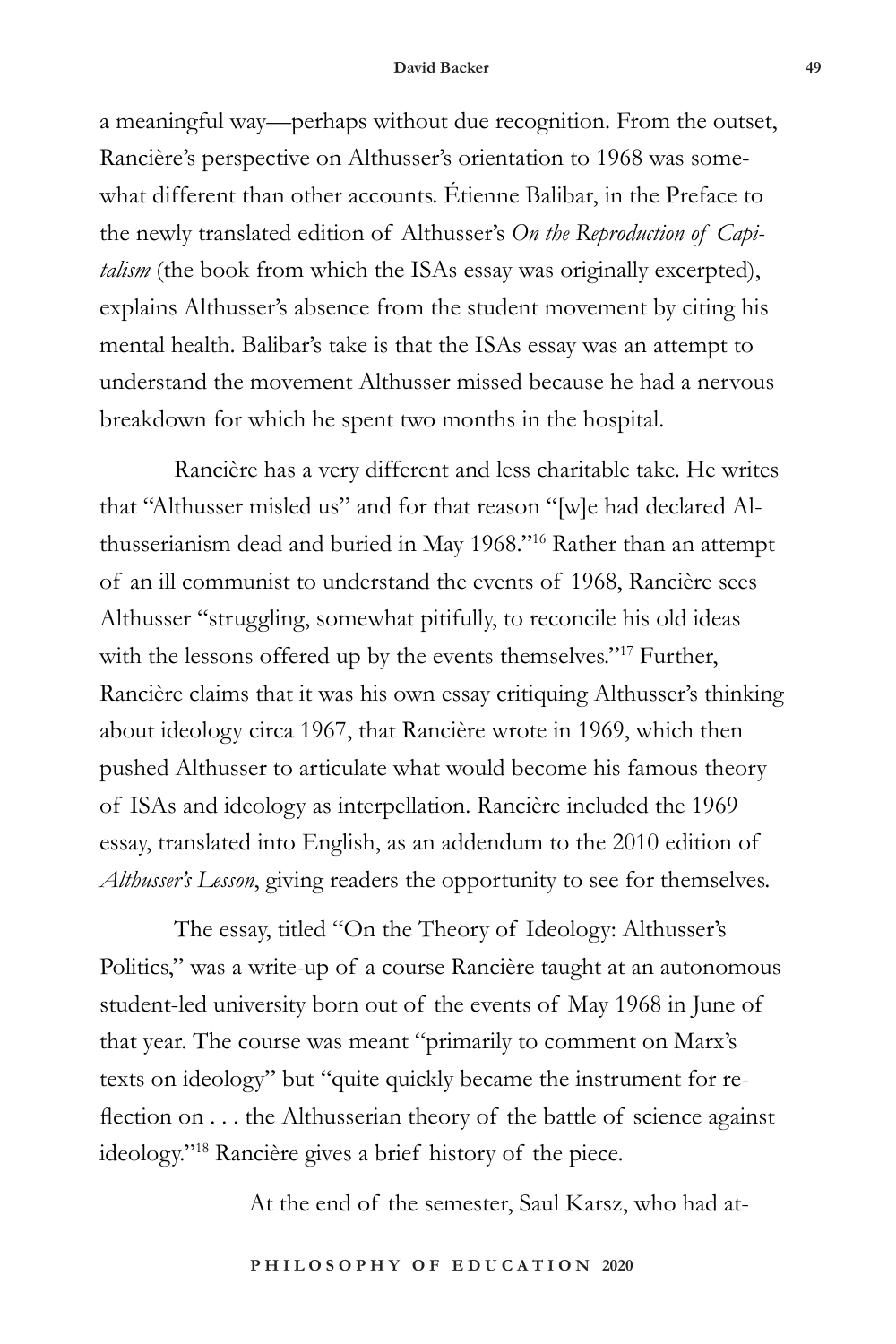tended the course, asked me to write an article based on it for a collection of essays on Althusser to be published in Argentina. It is quite likely that he showed my piece to Althusser and possible also that it might have played a part in Althusser's introduction of the notion of ideological state apparatuses to his thought.<sup>19</sup>

If we believe Rancière, then Althusser read Rancière's essay and composed the ISAs essay with it in mind the following year. Gregory Elliott notes that Althusser started writing the ISAs essay in March 1969, leaving ample time between Rancière's writing and the publication of the ISAs essay for that to be true.<sup>20</sup> And we also know from Balibar's Preface to *On the Reproduction* that Althusser would write very quickly, so it's likely that he put together the ISAs essay in that short window.<sup>21</sup> And reading the ISAs essay and the book from which it was excerpted next to Rancière's critique, Althusser's ideas do sound kind of like a response to Rancière's critiques, or the incorporation of a constructive criticism, providing evidence that the ISAs essay and *On the Reproduction* are, as Rancière says, more a pitiful attempt to reconcile critiques launched at him, rather than a noble attempt to synthesize and digest May 1968.

Before we get to Rancière's actual claims in that essay, some more important context for them. "On the Theory of Ideology" is also written as a direct response to Althusser's 1964 essay "Student Problems," which Warren Montag translated into English only recently.22 Rancière sets the scene. Althusser's 1964 essay

> cut into a conflict that had broken out between the French Communist Party's (PCF)'s position on the university and the position then dominant at the National Union of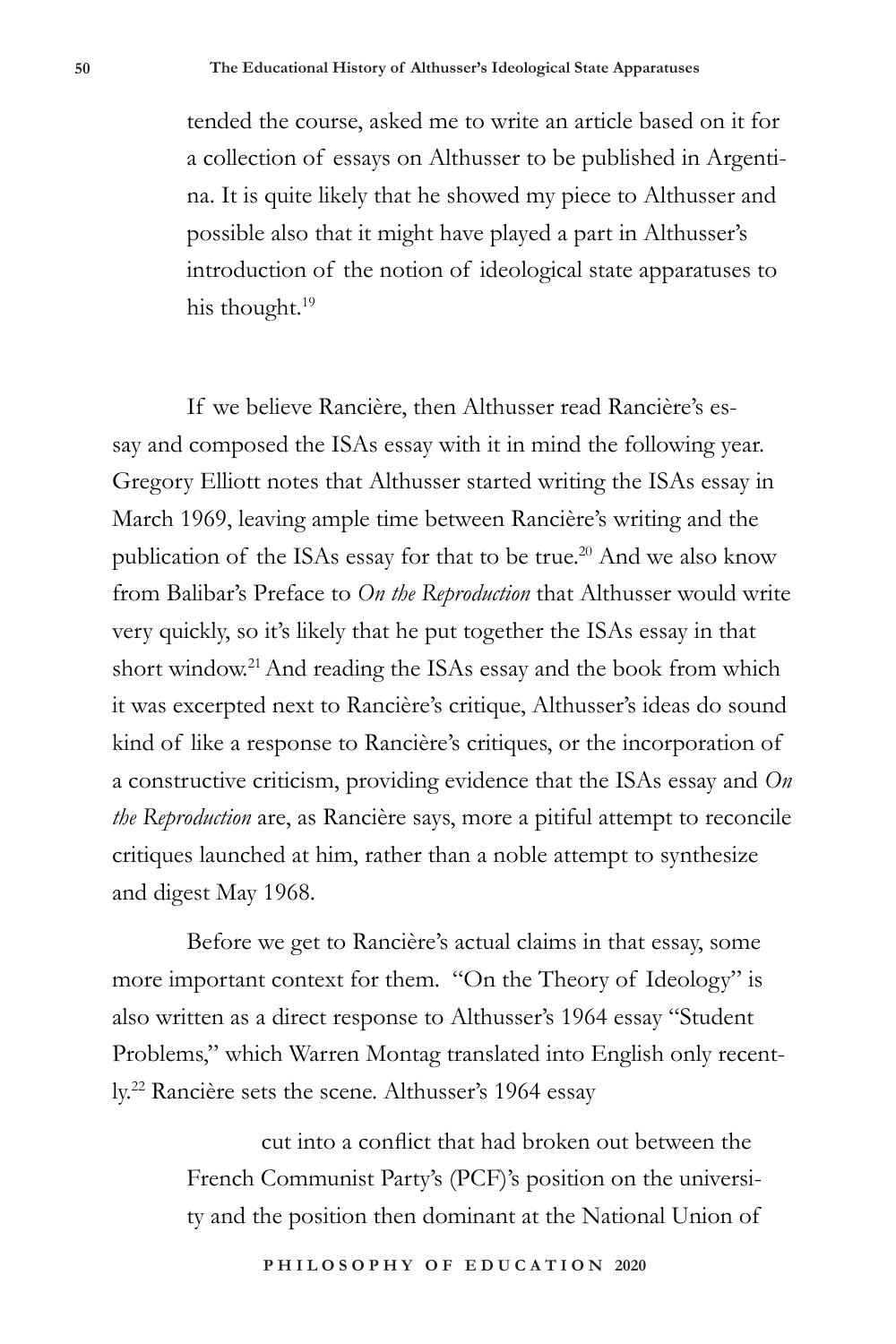French Students (UNEF). The UNEF opposed the purely 'quantitative' demands of the Party (more campuses, professors, etc.) with a qualitative questioning of the pedagogical relation, which it saw, through the concept of alienation, as analogous to a class relation.23

As a response to these student's demands for a less alienating pedagogical relation, Althusser recommends putting "the *quality of the knowledge* itself" before the "*form* in which knowledge is either transmitted or absorbed or discovered."24 To Althusser in 1964, how we teach matters less than what we teach. Althusser says this because "*the number one strategic point* where class domination [the social division of labor] over the minds of researchers, teachers, and students is at stake is the *nature of the knowledge* taught."25 Putting content before form, or curriculum before pedagogy, is a strategic point. Further, we should put content over form because "the pedagogic situation is based on the absolute condition of an *inequality between a knowledge and a lack of knowledge,*" which is a philosophical point.<sup>26</sup>

We should therefore be critical, Althusser says in 1964, of student demands for less hierarchical pedagogies. The university can change its pedagogy to modern methods, or keep the old ones, or some other arbitrary change, and thus students "risk committing themselves to a confusion" that misses how capitalism, via positivism, encourages the researcher to be a "blind operative of fragmented tasks."27 When it comes to pedagogy in the university, what should matter to Marxists—says Althusser in 1964—is the content of knowledge rather than the form of its delivery since "it is *content* which is dominant" and teachers are a front line against ideological content. Their knowledge can be "weapons of scientific learning" and they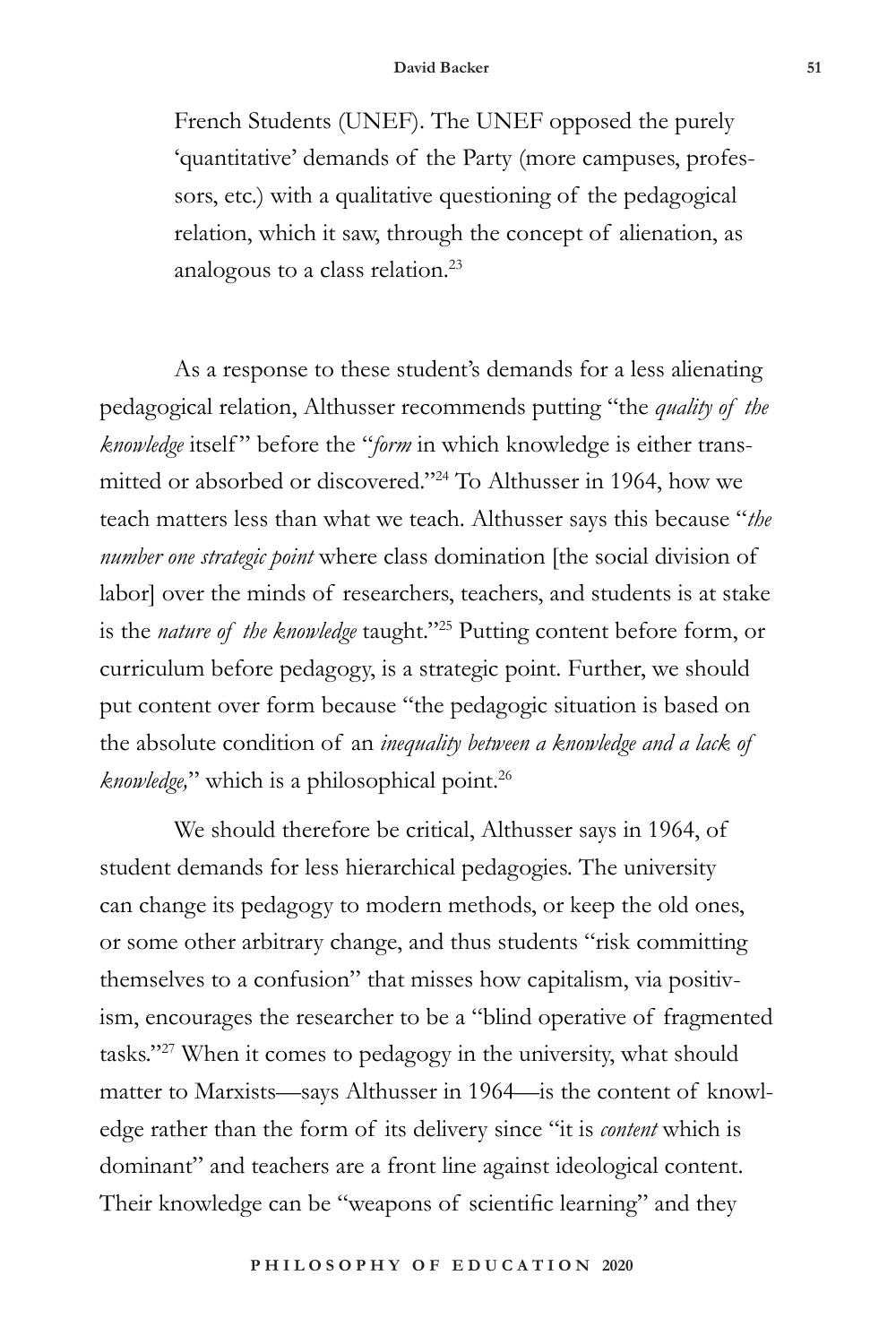offer "scientific and critical training" that the "government fears." Students who insist on "participationist" or "anarcho-democratic" forms of pedagogy might miss these learnings, leading to "half-knowledge," a "weak knowledge" that makes them "easier to manipulate."28 The student movements' demands for participatory learning leave the door open to the reproduction of capitalist relations of production. Teachers, as trained experts, can work against this reproduction by passing along their knowledge. But Althusser also insists on the more philosophical point that "*pedagogic equality* between teachers and students" is mistaken because "this does not correspond with the reality of the pedagogical function."29

In his 1969 essay, Rancière understands Althusser's 1964 text as indicative of the "political consequences of [Althusser's] theory of ideology" and responds to his teacher, taking aim at Althusser's distinction between science and ideology.30 Indeed, Rancière's critique of Althusser's concept of ideology and science—and the suggestions he makes—looks like the account of the ISAs Althusser would produce later in 1970.

The critique comes out as a question about what Althusser, as a Marxist, really means by science and knowledge. Rancière takes issue with a Marxist concept of science that casts it as the opposite, or "Other" of ideology, which would be some kind of positivist falsity. Rather, "[k]nowledge is a system whose 'contents' cannot be conceived outside their forms of appropriation (acquisition, transmission, control, use). This system is the system of ideological dominance of a class. It is not 'science' or 'ideology.'"31 Further, there's a strategic point to consider: "The system of knowledge, like state power, is an object of the class struggle and must, like state power itself, be destroyed."32 Rancière illustrates the point that knowledge, like state power, is an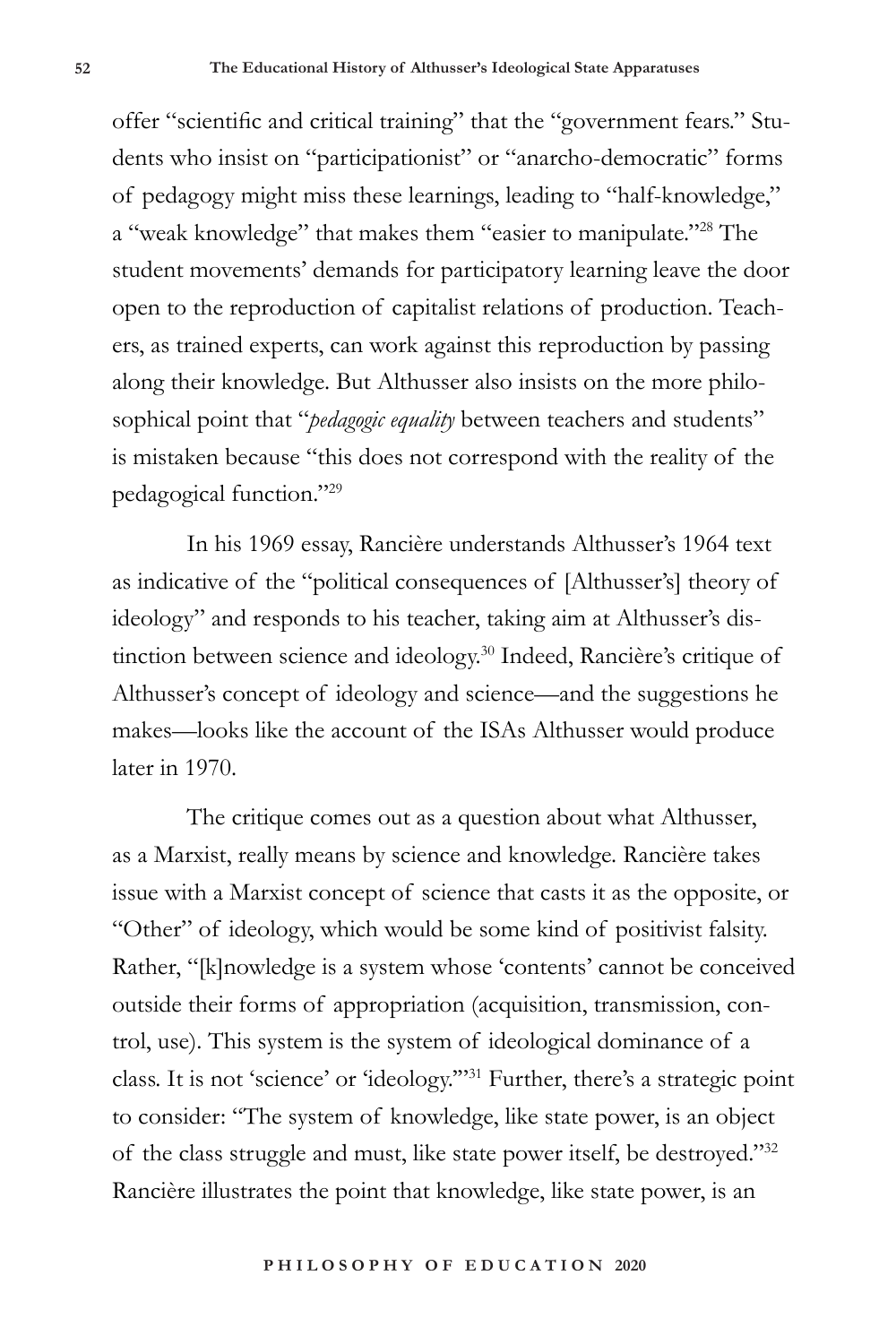object of class struggle by talking about science instruction in the universities. Specifically, he argues that the reason science classes at the university are reactionary rather than revolutionary

> is not because they are positivist in the way they teach science, but because of the very structures within which these courses take place: type of institution, selection mechanisms, relations between students and professors, who not only possess a certain knowledge, but who also belong to a social hierarchy (consider, in medicine, the role of consultants). The domination of the bourgeoisie and its ideology is not expressed in the content of knowledge, but in the configuration of the structures where knowledge is transmitted. The scientific character of knowledge does not affect the class content of the instruction in any way. Rather it exists within institutions and forms of transmission that manifest the bourgeoisie's ideological domination.<sup>33</sup>

What makes the university non-revolutionary, and a site of struggle, is not the content of the course but rather the "structures within which these courses take place." These structures are the institutions, mechanisms, relations, and hierarchies in the university. Rancière points to consultants as one example.

It is therefore the configurations of structures within the institutions that "manifest" ideology. Readers would be right to see the seeds of Althusser's concept of the ISAs in Rancière's claim here, as he is all but saying that concrete practices provide material support for dominant ideologies, realize these ideologies within modern institutions, and as such reproduce capitalist relations of production. Even more of what Althusser would claim in the ISAs is clearly present in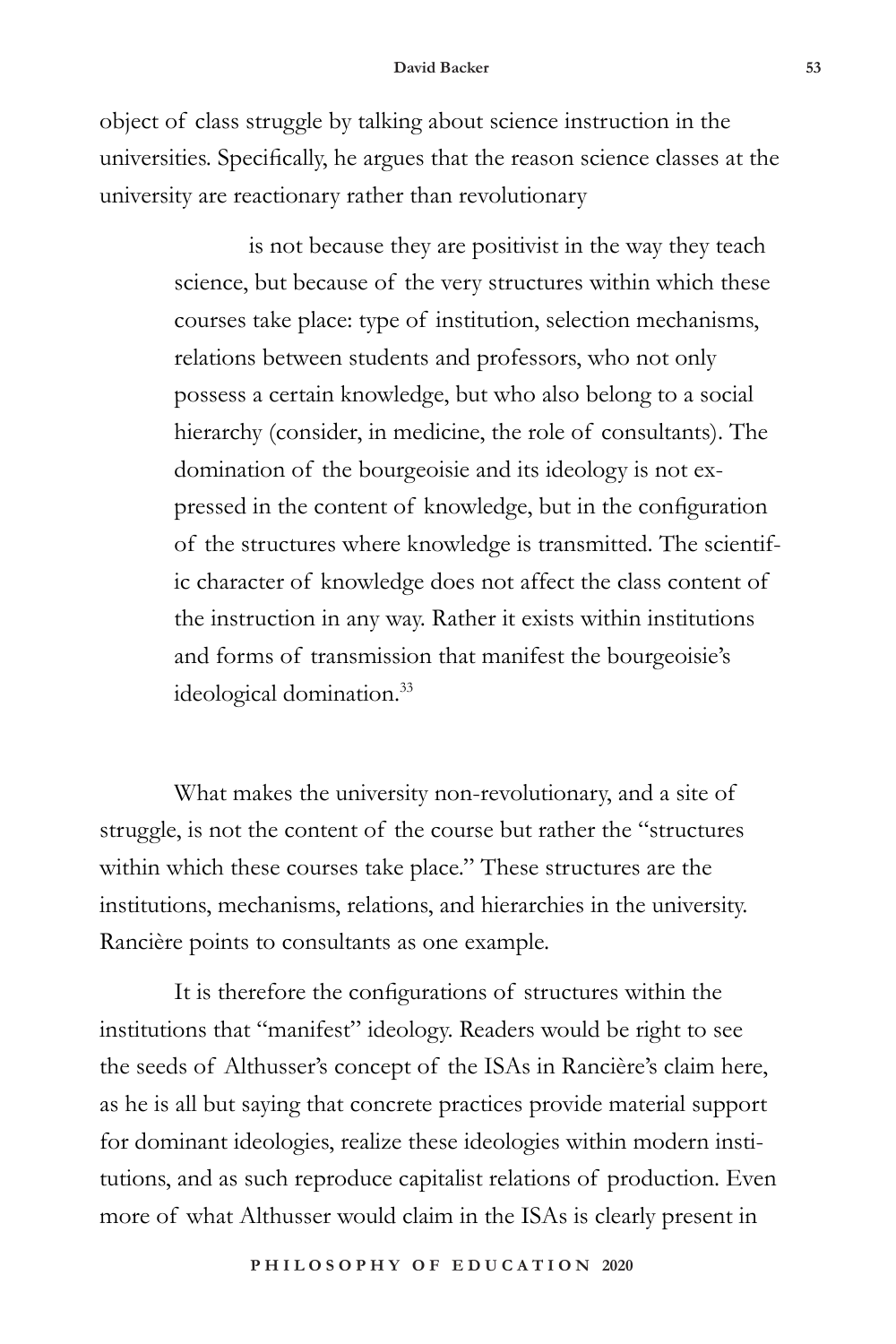Rancière:

The ideology of the dominant class is not...expressed in this or that content of knowledge, but in the very division of knowledge, in the forms of its appropriation, and in the university institution as such. Bourgeois ideology is not contained in the discourse of one or another ideologue...but in the division between disciplines, in the examination system and in the organization of departments— all of which realize the bourgeois hierarchy of knowledge...The dominant ideology is a *power* organized in a collection of institutions (the system of knowledge, information, etc.) Althusser misses this point completely.34

Rancière says ideology exists within concrete practices like testing, disciplinary divisions, and departmental configurations. He writes that these practices "realize" a bourgeois ideology. He even writes that this dominant ideology is organized in a "collection" or "system" of institutions, which includes the information system. He articulates the idea that ideology is not consciousness but rather practices enacted in institutions. His use of language should sound quite familiar to those familiar with the ISAs essay: "The bourgeoisie's ideological domination was not the result of a social imaginary wherein individuals spontaneously reflected their relations to the conditions of their existence. It was, instead, the result of the system of material power relations reproduced by different apparatuses."35

Rancière's overall goal was to first show that his teacher's concept of ideology "masked class struggle," and then to center a better concept, one that takes the class struggle seriously. Without a more materialist understanding of ideology, one rooted in structures and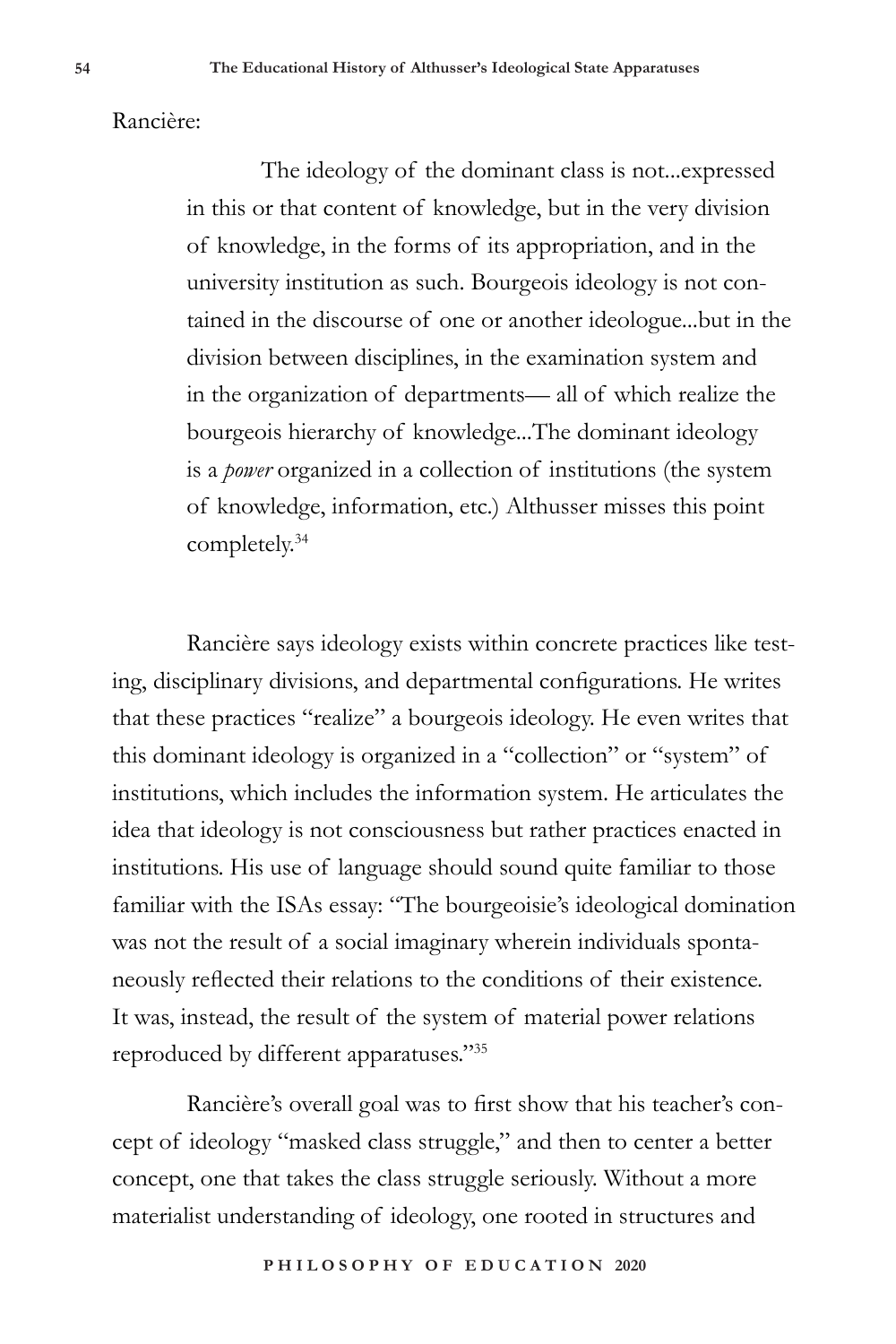institutions, "in lieu of a concrete analysis, what we find is a lonely repetition of a classical division of metaphysics . . . that serves no other purpose than to make it possible to turn a blind eye to the real sites of class struggle."36 Indeed, rather than an Althusserian concept, Rancière would write later in the main chapters of *Althusser's Lesson* that "the concept, a theoretical product of the May movement, of ISAs was fundamentally critical of the Althusserian problematic of ideology."3740 The concept of ISAs was therefore a critique of Althusser, not critical to Althusser's thinking.

We will come back to Rancière's point about the lonely repetition of metaphysics in a moment. For now it suffices to say that these comments Rancière made in 1969 are basically Althusser's concept in the ISAs essay: ideology is realized in material practice which people enact in networks of institutions. The school is one such institution, where ideology manifests in the practices enacted at the institution and in the system of these institutions working together, which are apparatuses. Althusser would go on to name these phenomena as ISAs and interpellation in 1970, building out the idea Rancière gestured toward in 1969.

Thus it is Rancière's critique of Althusser's non-materialist concept of ideology, before the ISAs essay, that Althusser absorbs via Saul Karsz in 1969, which then pushes Althusser to make that concept more materialist and thereby fashion the concept of ISAs and its attendant ontology of struggle. But concepts are different than words. Rancière does not call these systems of knowledge appropriation "ideological state apparatuses," nor the individual process of reproduction and recruitment to those ideologies "interpellation," but rather readies the ground for such claims. These neologisms and their overall theorization in Marxist theory were Althusser's unique contribution.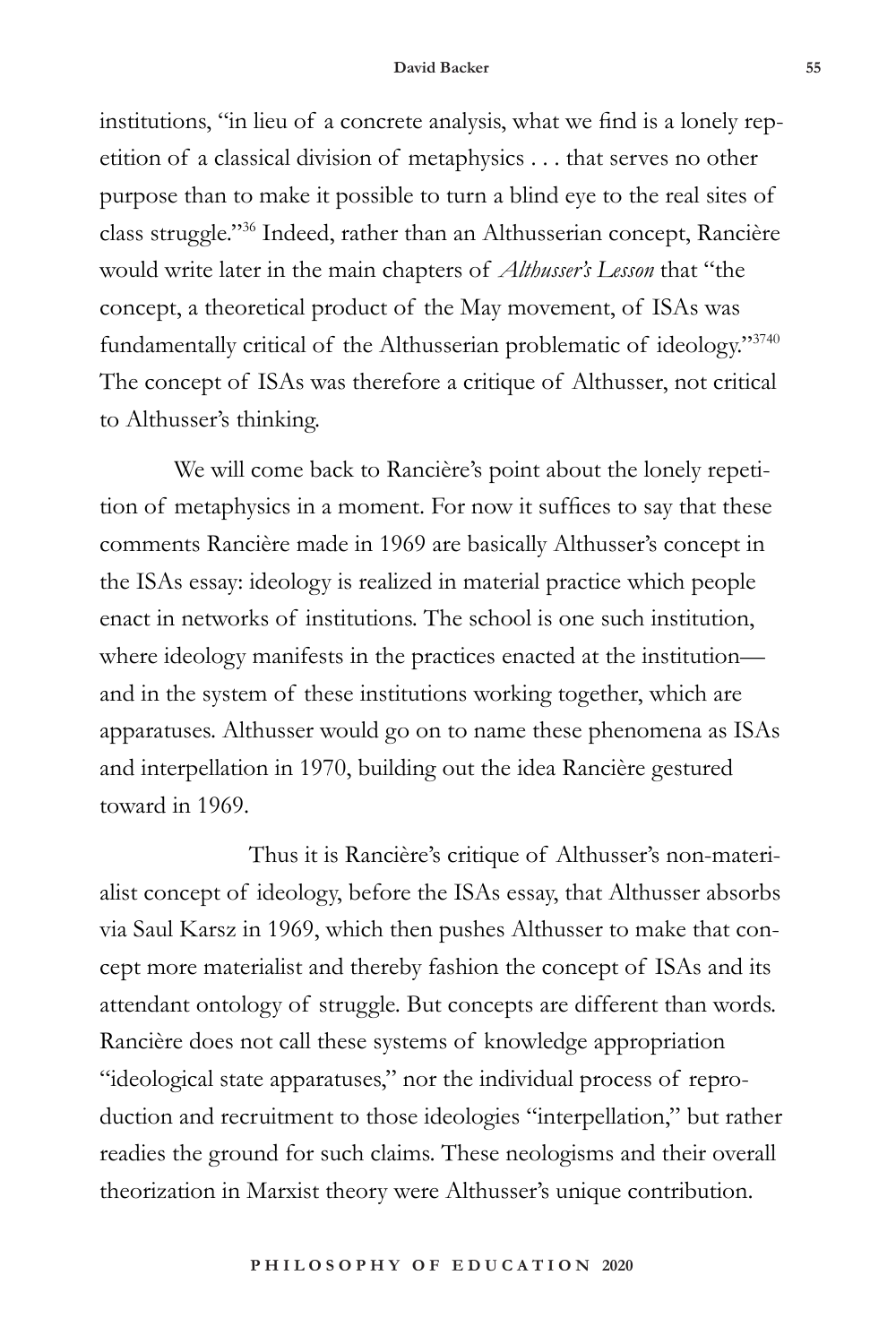But it's easy to see how Althusser most likely takes Rancière's 1969 critique as a constructive criticism, and even appropriates language from Rancière to articulate the new concepts, failing to cite Rancière in the resulting text.

Perhaps already annoyed that his contribution to *Reading Capital* hadn't been widely published several years earlier (only Balibar's had), Rancière had good reason to be even more frustrated with his teacher who, using his ideas, went on to write one of the most cited and talked-about essays on Marxism of that generation. More surprising still, the back and forth between Althusser and Rancière centers on pedagogy. The ISAs idea was born through what we could call oppositional collaboration between teacher and student, in a disagreement over the politics of teaching and learning.

Each of Rancière's critiques about Althusser's bourgeois theory, his position on the student movement, and his lack of respect for the anti-authoritarian critiques in that movement can all be seen through the prism of Rancière's original critiques of the theory of ideology, and the frustration of a student with his teacher during the turbulent transition from Old Left to New Left, a kind of political education. After the ISAs essay came out, Rancière wrote the main chapters of *Althusser's Lesson*, which contain these reflections and other critiques of Althusser's thinking. We can understand his frustrations. First, he had multiple disagreements with Althusser going back to 1964 and students' demands for less top-down pedagogies at the university. Second, he articulated a critique of Althusser's theory of ideology in an essay only published in Spanish, which Althusser got to read. That critique made its way to the heart of Althusser's theory of the ISAs, which made a huge impact on Marxist thinking after 1968. Rancière's contribution to the ISAs concept is largely unknown, and the fact that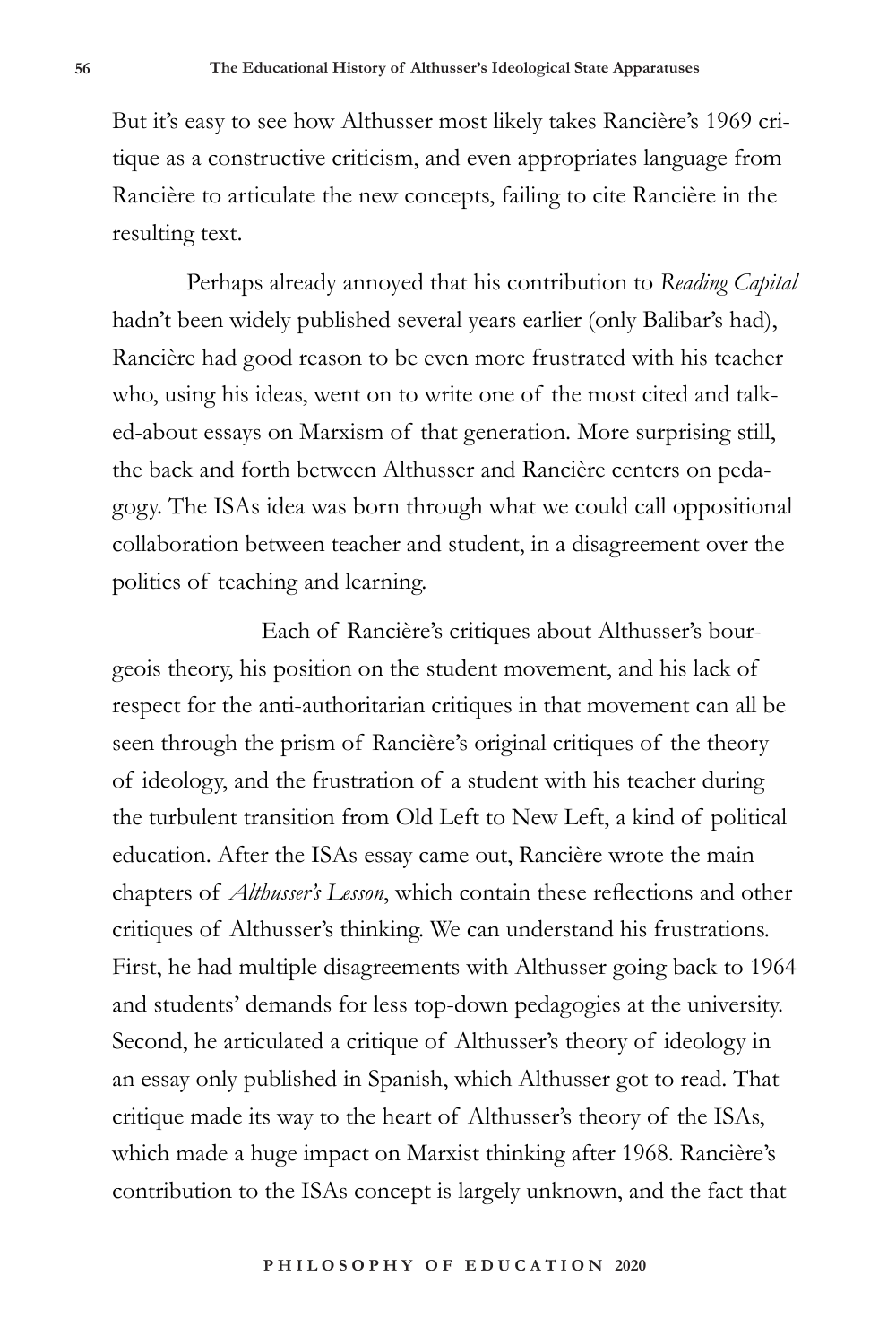it emerged out of a debate— happening in student movements—over the political status of science classes in universities is an even more fascinating detail. We should therefore understand the ISAs essay as Althusser incorporating constructive critique made by a frustrated student after 1968, as part of an ongoing debate about Marxism and the politics of schooling. But in a larger sense, there's good reason to believe that ISAs themselves have a thoroughly educational history: rooted in the dynamics of schooling and capitalism; emerging out of debates between student organizers and older officials across French society; and crafted in an oppositional collaboration between a student and teacher.

- 1 Louis Althusser, *Lenin and Philosophy and Other Essays*, trans. Ben Brewster (New York: Monthly Review Press, 1971).
- 2 Louis Althusser, *Reading Capital* (New York: Verso, 2016); Jacques Rancière, *Althusser's Lesson* (London: Continuum, 2010).

3 Rancière, *Althusser's Lesson,* 2010, xiv.

4 Rancière, xv. 5 Rancière, xvi.

6 Rancière, xvii.

# 7 Rancière, 132.

8 Rancière, 131. The French sociologist Emile Durkheim's first academic position was in a school of education, and he produced a two-volume history of pedagogy in France which has yet to be translated into English. On a cursory search through the French editions of this history, words and terms associated with reproduction do not appear. However Durkheim, in *Suicide* (1897) does claim in *Suicide* that education "is only the image and reflection of society. It imitates and reproduces [*reproduit*] the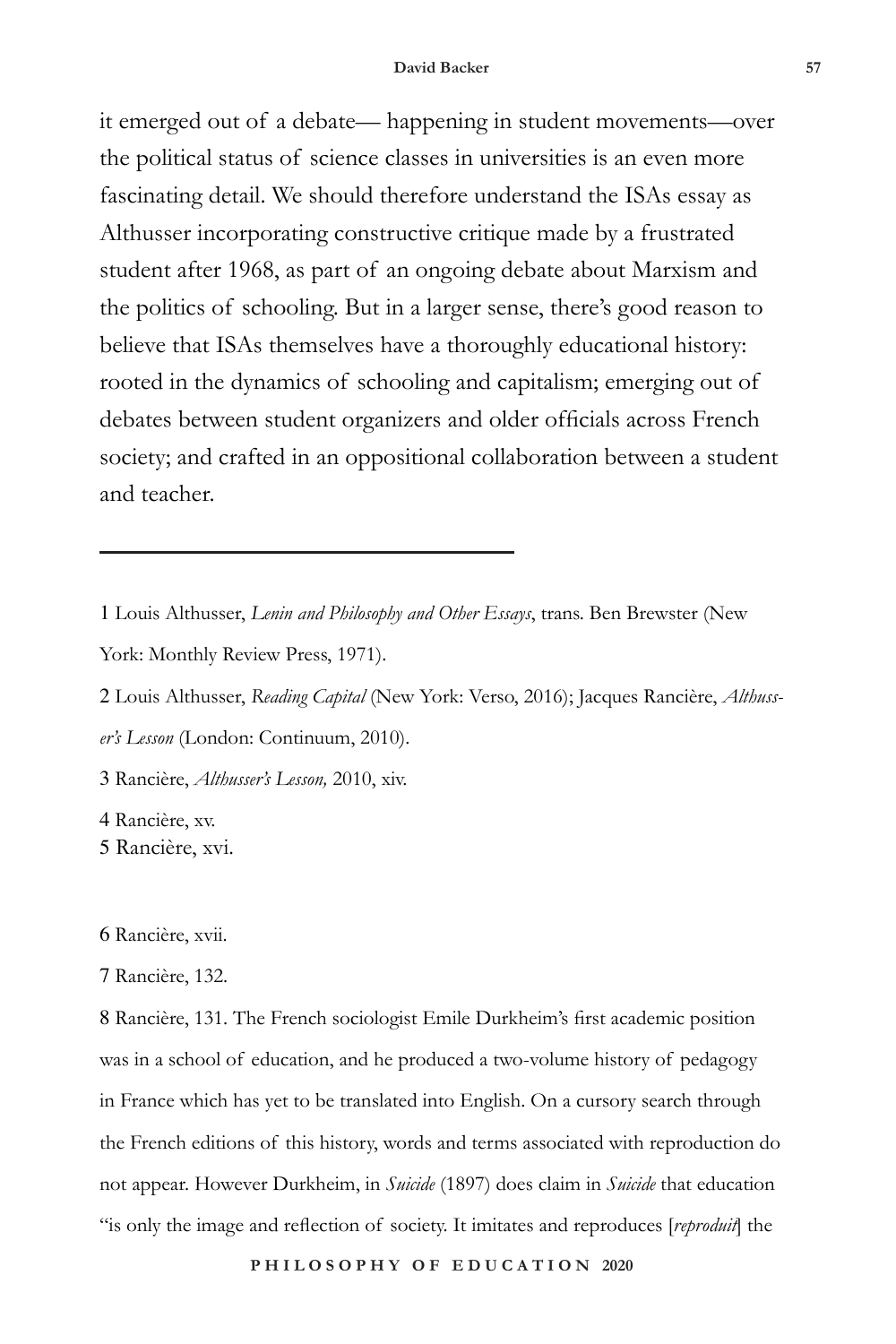latter in abbreviated form; it does not create it...Besides, even though through some incomprehensible miracle a pedagogical system were constituted in opposition to the social system, this very antagonism would rob it of all effect. If the collective organization whence comes the moral state it is desired to combat, is intact, the child is bound to feel its effect from the moment he first has contact with it. The school's artificial environment can protect him only briefly and weakly. To the extent that real life increasingly takes possession of him, it will come to destroy the work of the teacher. Education, therefore, can be reformed only if society itself is reformed. To do that, the evil from which it suffers must be attacked at its sources." Durkheim, *Suicide,* (New York: Routledge, 2005), 340.

9 Rancière, 2010, 134.

10 Rancière, 131.

11 Rancière, xix.

12 Rancière, 72-74.

13 Rancière, 76.

14 Rancière, 112.

15 Rancière, xx.

16 Rancière, 127.

17 Gregory Elliott, *Althusser: The Detour of Theory* (New York: Verso, 1987).

18 Louis Althusser, *On the Reproduction of Capitalism* (New York: Verso, 2014).

19 Louis Althusser, "Student Problems," *Radical Philosophy* 170, no. 11 (2011).

20 Jacques Rancière, *Althusser's Lesson* (London: Continuum, 2010), 136.

21 Althusser, "Student Problems," 12.